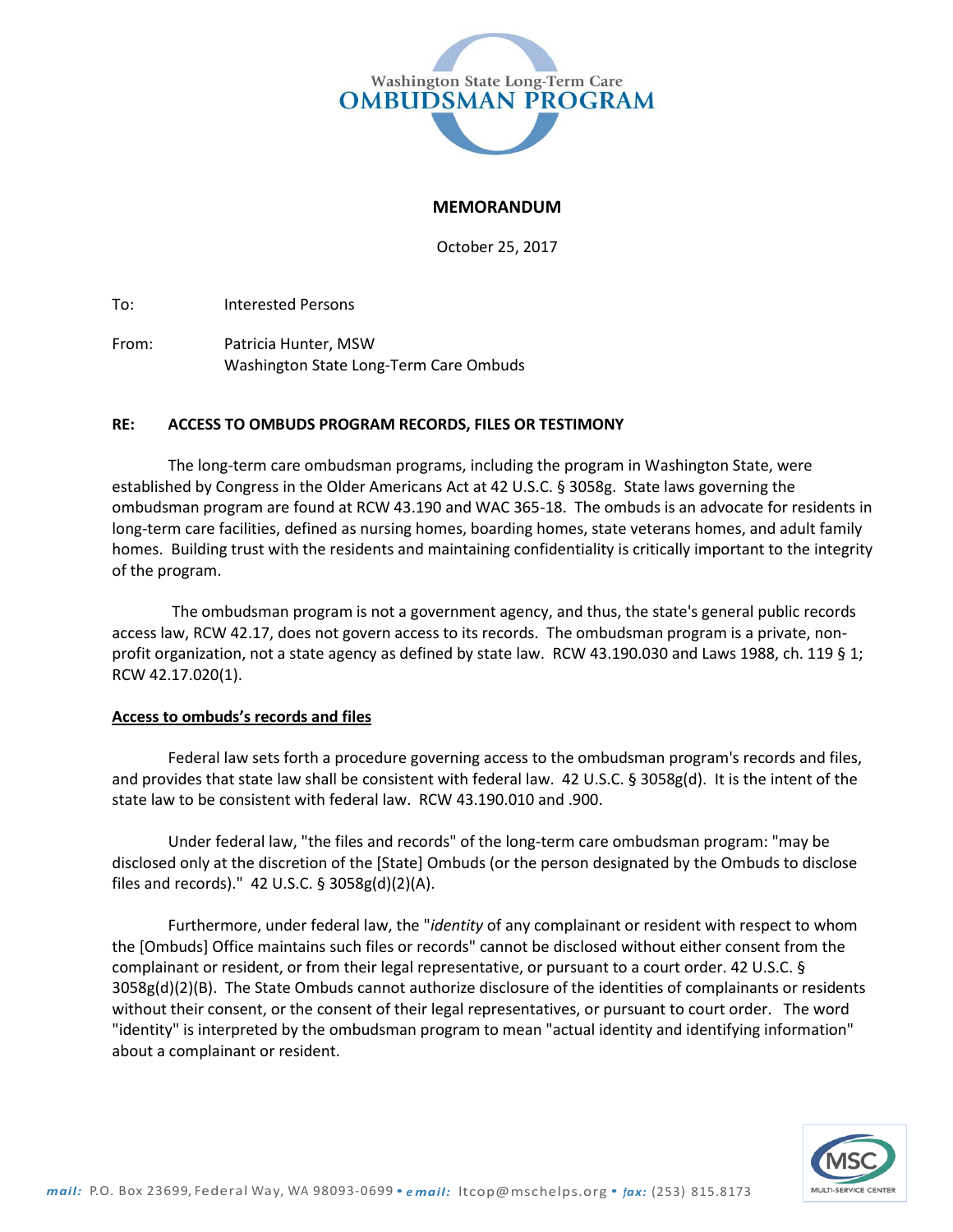State law at RCW 43.190.030(5) provides similar restrictions on disclosure of records, files and identities:

[The ombudsman program shall] establish procedures to assure that any files maintained by the ombudsman programs shall be disclosed only at the discretion of the ombuds having authority over the disposition of such files, except that the identity of any complainant or resident of a long-term care facility shall not be disclosed by such ombuds unless:

(a) Such complainant or resident, or the complainant's or resident's legal representative, consents in writing to such disclosure; or (b) Such disclosure is required by court order.

RCW 43.190.110 adds "witnesses" to the list of individuals whose identities cannot be disclosed without consent.

The State Ombuds regulations, recently revised and effective May 18, 2000, contain similar restrictions regarding disclosure of the ombudsman program records and files or the identity of complainants, witnesses or residents. WAC 365-18-110. $1$ 

Consent to disclosure by a witness, resident or complainant is not sufficient by itself to authorize disclosure of the ombudsman program records or files. The authorization of the State Ombuds, or his or her designee, is also required. 42 U.S.C. § 3058g(d)(2)(A); RCW 43.190.030(5).

The State LTC Ombuds has developed criteria used to determine whether program records or files may be released. Clearly, consent to disclosure by the witness, resident, or complainant is highly relevant to the State Ombuds's decision about whether to authorize disclosure. In addition, the State Ombuds (or designee) also examines whether disclosure of program records or files would create a reasonable likelihood of:

- 1. Retaliation against residents, complainants or witnesses;
- 2. Intimidating individuals from contacting or assisting the ombudsman program;
- 3. Undermining working relationships between the ombudsman program, facilities, and enforcement agencies; or
- 4. Undermining other official duties of the ombudsman program.

 $\overline{a}$ 

 $1$  WAC 365-18-110 (1) "All records and files maintained by the long-term care ombudsman program shall remain confidential. Any disclosure of long-term care ombudsman program records is subject to the following provisions:

<sup>(</sup>a) No disclosure shall be made without the prior approval of the state ombudsman or his or her representative.

<sup>(</sup>b) No disclosure of the identities of complainants, witnesses, clients, or residents shall be made unless one of the following conditions has been met:

<sup>(</sup>i) The complainant or resident, or their legal representative consents in writing to the disclosure; or

<sup>(</sup>ii) The complainant or resident gives oral consent, and that consent is documented contemporaneously in writing by a representative of the state office; or

<sup>(</sup>iii) The disclosure is required by court order.

<sup>(</sup>c) Nonidentifying information or statistics may be disclosed at the discretion of the state ombudsman or his or her representative."